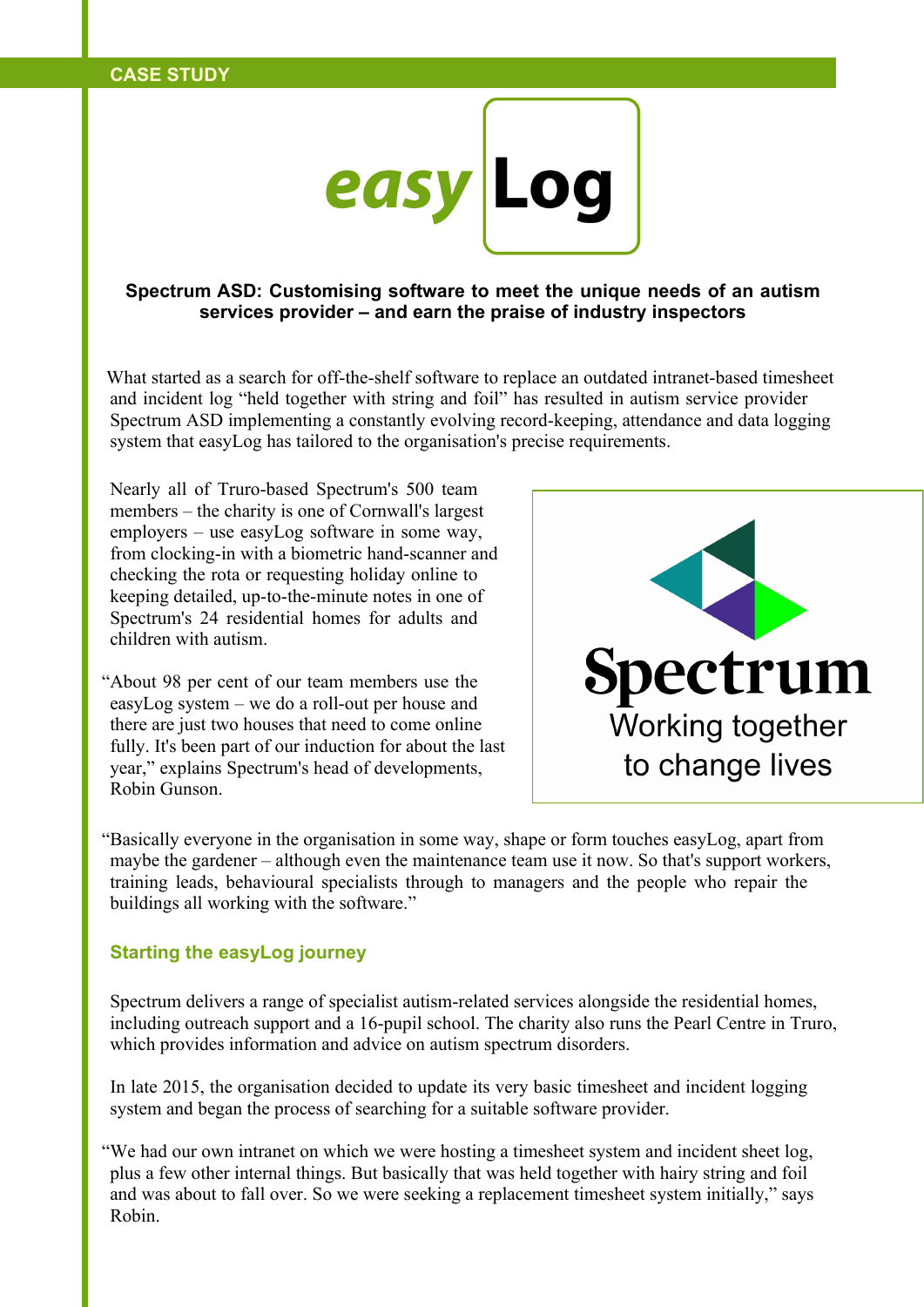"One of my colleagues went to look at easyLog timesheet software that was being used in a care home locally and that was where the journey started."

Spectrum liked what they saw and decided to install easyLog's Home Care Studio package, chiefly because it was the most economical way of combining the features they wanted most – staff scheduling and timesheet software with a module for including client information on rotas. They also purchased biometric hand-scanners to register employees' attendance.

As they were already keen to enhance data handling and connectivity across the houses, however, Robin and his team soon began wondering what else they could do with their new software.

"I had a look at the care package and thought that elements of it would be very useful to us for daily notes, which was an area we needed to improve. All that was paper-based at the time so it was essentially redundant data because you couldn't analyse it easily," Robin explains.

"Another colleague began fiddling with the system and she realised how adaptable it was, in terms of being able to create and change the field boxes, and how, because it's cloud based, other admins could see it quickly and easily. This was very useful feature for us as a multi-service organisation operating across Cornwall."

The team also tried out easyLog's Carer App on a tablet and saw how simply support workers could record and view information. A light bulb moment occurred as they realised this was the key to delivering the online information system they wanted across the services.

## **Tailoring the system to meet Spectrum's needs**

With easyLog's support, Spectrum started a customisation process that has turned the standard software into a bespoke system. And the process is still going on.



The first customisation was an incident monitoring function, using the employee database provided by the hand-scanner attendance system.

- "We were pretty clear about what we wanted it to do because we'd had previous iterations in other forms. So it was built to our specification and it works really well," says Robin.
- "What we particularly like is the ability to get e-mail alerts to smartphones, giving a slice of the incident sheet that's posted. Virtually in live time, people can see

an occurrence and give feedback on the form itself so there is a record. And there's a follow up alert seven days later if it's not been signed off by a manager."

Robin adds that a lot of honing has been involved – "not because the software wasn't fit for purpose in the first place but to make it even better". Much of this has been done by Spectrum's easyLog manager, Beckie Kershaw, who has worked with easyLog on two other major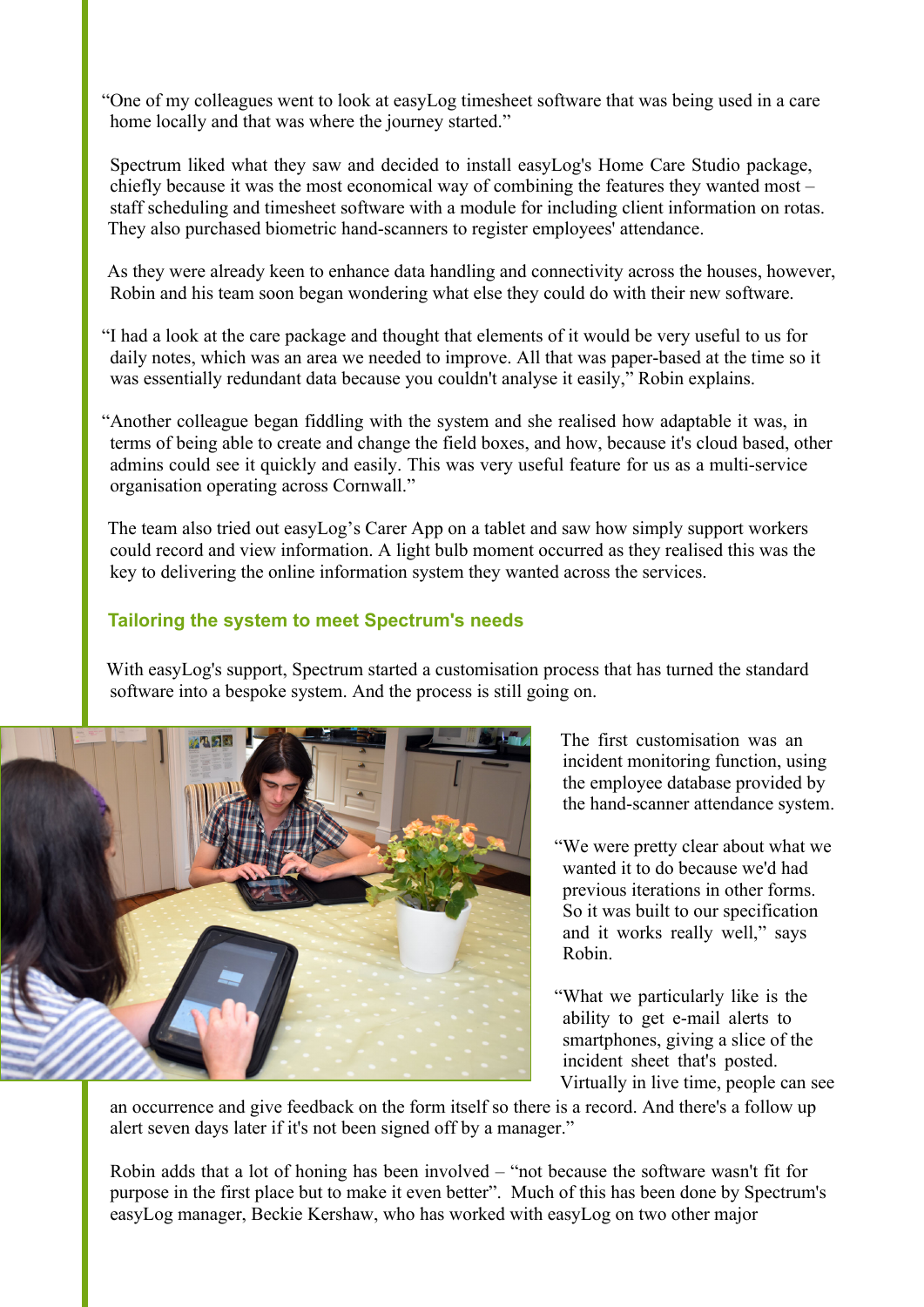

customisations – a staff portal, where team members can check their shifts, request leave and so on, and a buildings maintenance log.

- "I usually start by talking to whichever department it is that wants the development and pencil together a proposal for easyLog," says Beckie.
- "We discuss how it will work and they say how long it will take and what it will cost. They then do the work and we install it and test it out. I ring easyLog if we need to change anything slightly and that's it really. It's fairly straightforward and there's always someone on hand to answer any question I may have."

Beckie is also responsible for training team members to use the easyLog system and has written a series of in-house guides.

"We've got a huge range of technological abilities among our staff," she says. "There are quite a lot who are like, oh yes, we can do this, and it's pretty straightforward. And quite a few that are a bit technophobic and need some extra help. But on the whole people seem to be getting on with the software well."

## **Earning compliments from CQC and Ofsted**

Robin and Beckie are extremely pleased with both the user-friendliness and the functionality of their easyLog software, which has led to significant improvements in record-keeping. In particular, the ability of team members to record a range of information in detail and act on it quickly when required has received praise from Ofsted and CQC inspectors.

- "We have some very complex people in our care and the easyLog software has allowed us to do highly focused yet very straight forward record keeping that is extremely person-centred," says Robin.
- "It's allowed us to pick up certain behaviours, really focus on them and find out about them, and make tweaks to the care system quickly. This has brought great pay-offs for the individuals themselves."

He adds that Ofsted were very impressed by a pilot care record for one child that involved a team of 20-plus individual agencies.

- "The care record was an individualised, bespoke response to his needs and Ofsted were hugely complimentary about it – the type of record-keeping, the quality of it, the ability to slice out certain fields of information and show it to them and the other agencies involved," he says.
- "They also liked the e-mail alerts for the incident sheet for the same reason and suggested some tweaks to record keeping, which we were able to put into the software easily."